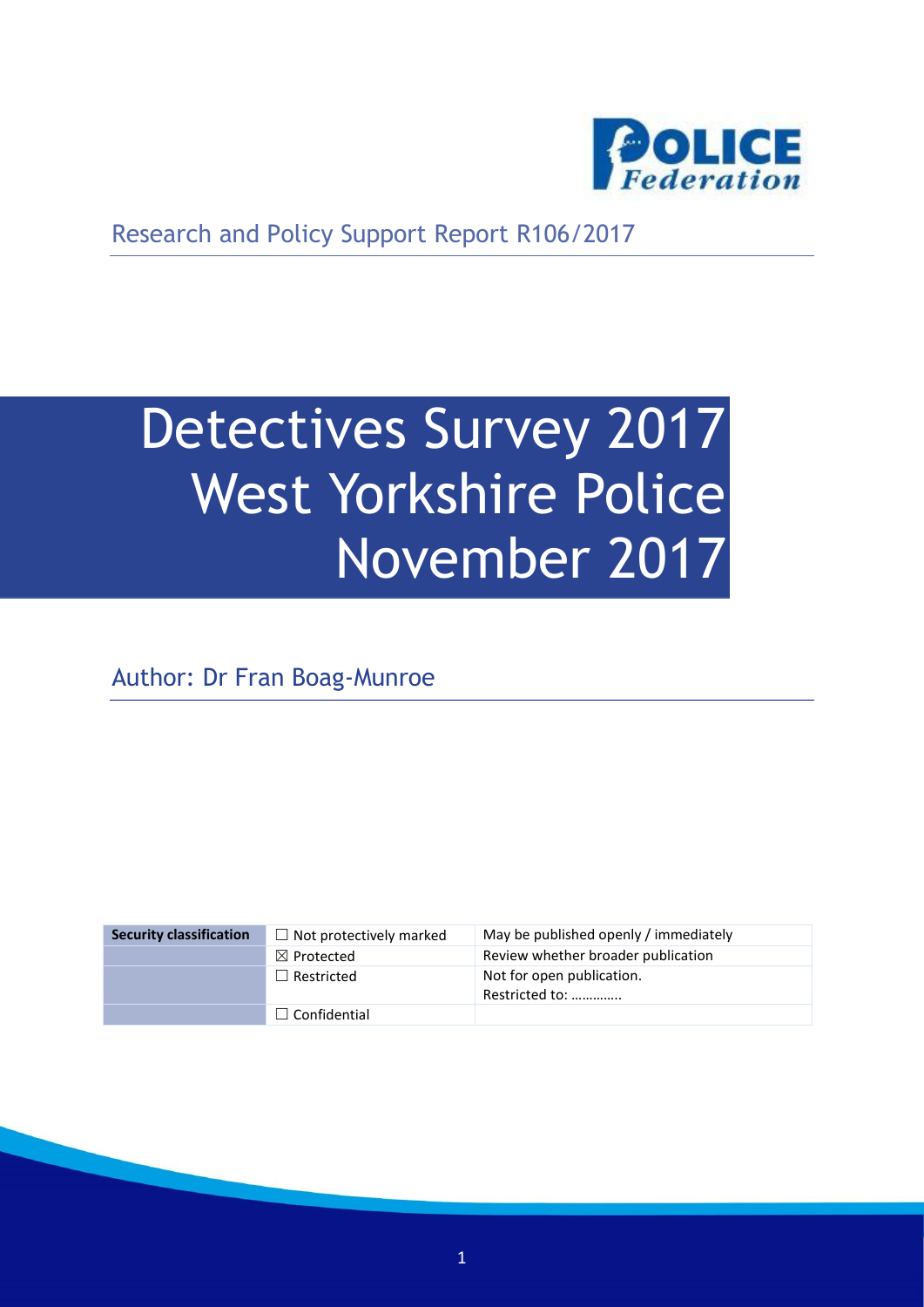#### **INTRODUCTION**

This report provides a summary of responses to the PFEW National Detectives Survey received from respondents in West Yorkshire Police in 2017.

Some of the questions asked in this year's survey were the same as in the 2015 National Detectives Survey; this allowed us to monitor any changes since the last time the survey was conducted. Other questions were new to 2017, to be able to look in more detail at the context in which detectives are currently working.

Where appropriate, details of average responses for the police service as a whole are also presented, differences between the national and local responses have not been tested statistically and therefore any differences reported are for guidance only and must be treated with caution.

#### **RESPONSE RATE AND RESPONDENTS**

The National Detectives Survey 2017 opened on 1st September 2017 and closed on 24th September 2017. During this time, detective officers were invited to attend via the Police Federation's National Membership Database, as well as via local Joint Branch Boards and the National Detectives Forum mailing list.

**190 responses were received from detectives in West Yorkshire Police**. There is still no accepted measure of the total number of detectives in England and Wales. It is therefore not possible to calculate a definitive response rate for the survey as a proportion of the total number of detectives. However, for comparison the number of responses received within West Yorkshire Police was lower than when this survey was last conducted in 2015, when 265 responses were received.

#### **IMPACT OF SERVICE CUTS**

**51% of respondents within West Yorkshire Police said that service cuts have had a major impact on their morale**; this was lower than the national average, where 56% detectives said that service cuts have had a major impact upon their morale.

In addition, **26% of respondents within West Yorkshire Police said service cuts have had a major impact upon their physical health and wellbeing, whilst 28% said that service cuts have had a major impact upon their mental health and wellbeing**. For comparison, in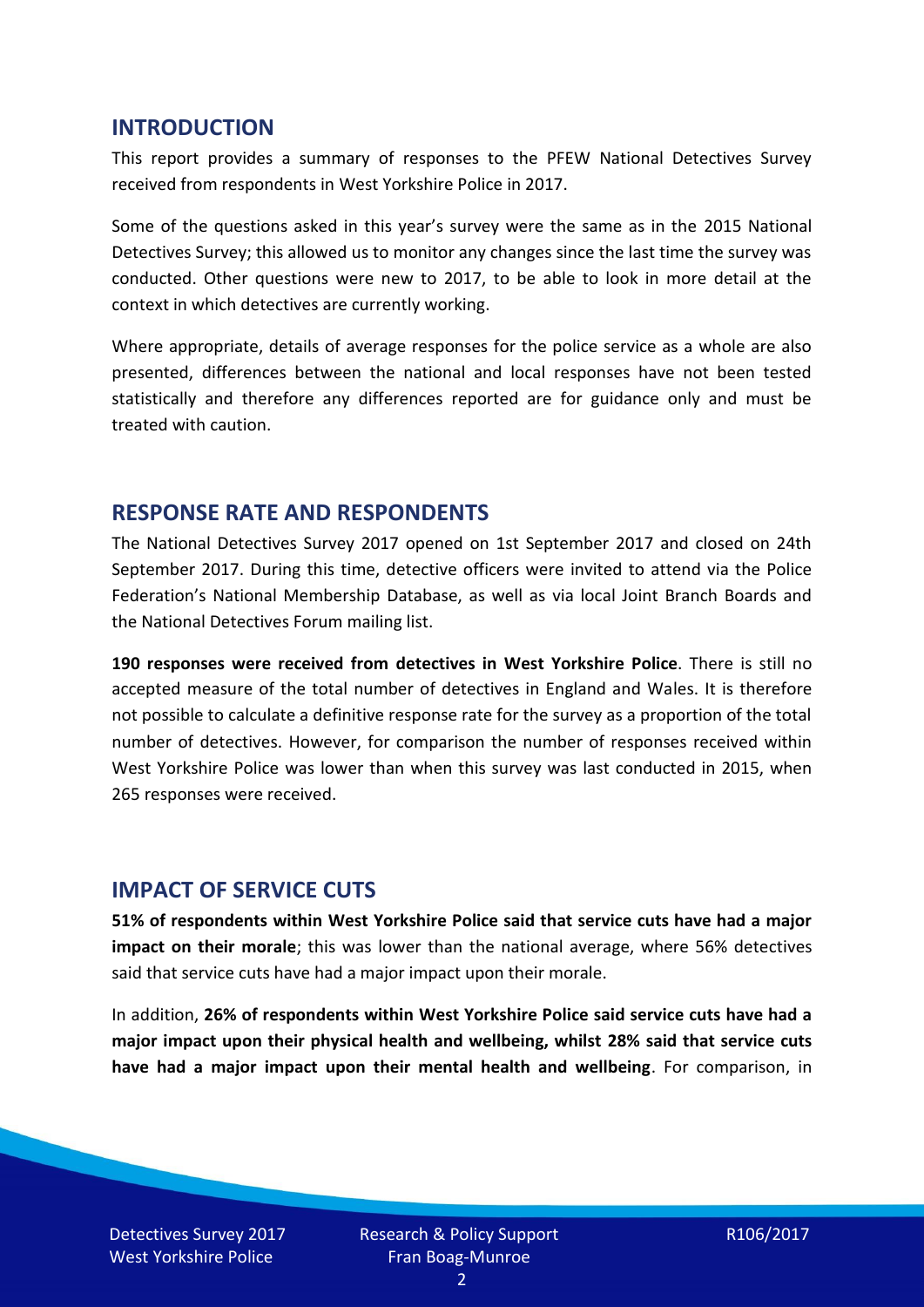England and Wales as whole 27% of detectives said that service cuts have had a major impact on their physical health and wellbeing and also on their mental health and wellbeing.

| How, if at all, have<br>service cuts affected | No impact | <b>Minor impact</b> | <b>Moderate</b><br>impact | <b>Major impact</b> |
|-----------------------------------------------|-----------|---------------------|---------------------------|---------------------|
| Your morale                                   | 2%        | 14%                 | 33%                       | 51%                 |
| Your physical health and<br>wellbeing         | 4%        | 27%                 | 43%                       | 26%                 |
| Your mental health and<br>wellbeing           | 7%        | 27%                 | 37%                       | 28%                 |

**71% of respondents in West Yorkshire Police said that service cuts have substantially increased their overall workload; 58% said that service cuts have substantially increased how fatigued they feel; and 55% said that service cuts have substantially increased how stressful they find their jobs**. Comparison of these proportions in West Yorkshire Police to England and Wales as a whole can be found in the table below.

|                                    | <b>West Yorkshire Police</b>                            | <b>England and Wales</b>                                |
|------------------------------------|---------------------------------------------------------|---------------------------------------------------------|
| Your overall workload              | 71% substantially increased<br>(23% slightly increased) | 62% substantially increased<br>(32% slightly increased) |
| How fatigued you feel              | 58% substantially increased<br>(35% slightly increased) | 53% substantially increased<br>(38% slightly increased) |
| How stressful you find your<br>job | 55% substantially increased<br>(39% slightly increased) | 49% substantially increased<br>(41% slightly increased) |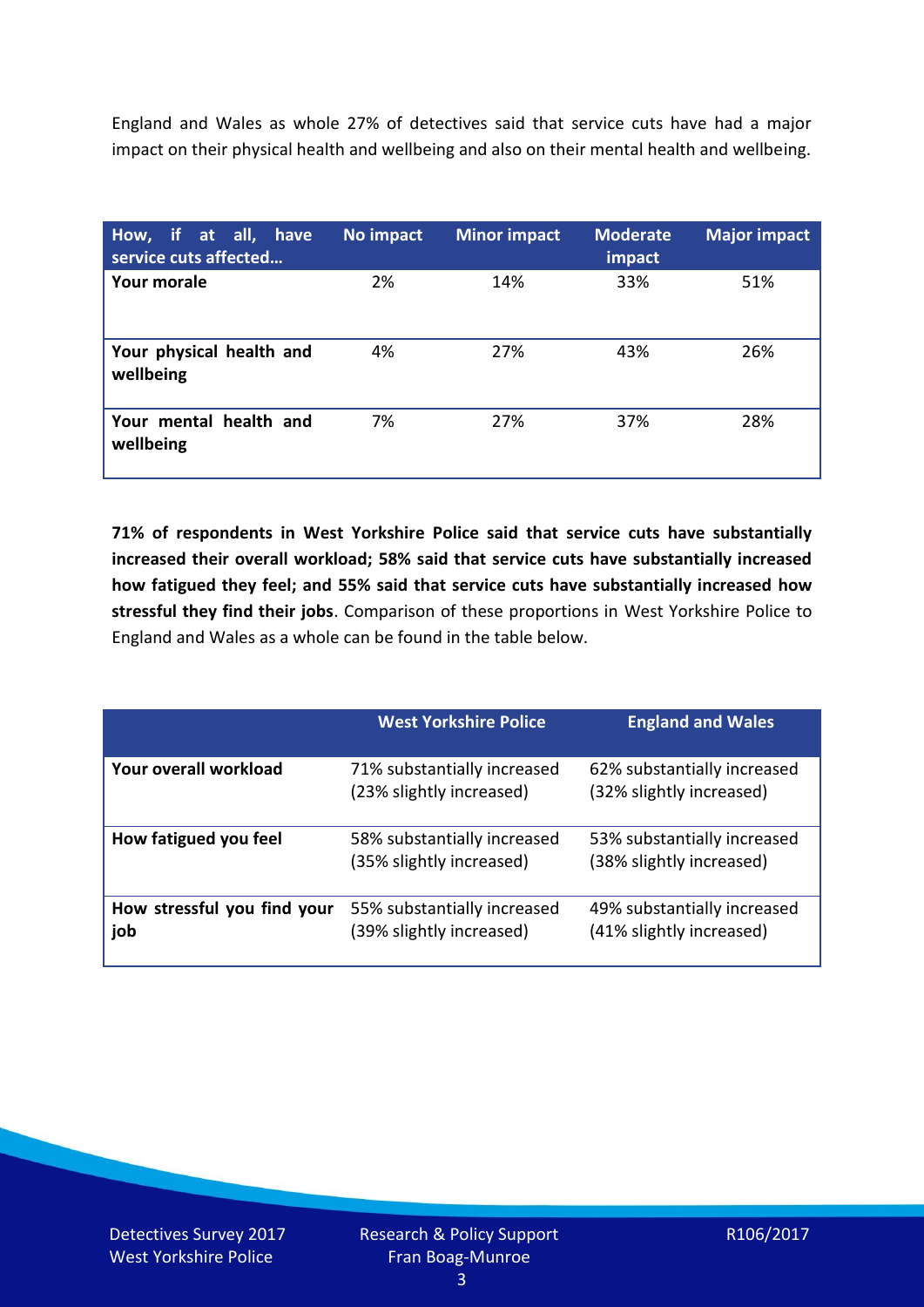## **WORKLOAD AND JOB DEMANDS**

**84% of respondents in West Yorkshire Police said that their workload in the last 12 months was either too high or much too high**. This is higher than the national average - in England and Wales as a whole, 76% of respondents said that their workload had been too high or much too high in the last 12 months.

21% of respondents in West Yorkshire Police said that their workload enabled them to provide the service needed to victims either most or all of the time; this compares to 27% of detectives in England and Wales as a whole. **The proportion of respondents in West Yorkshire Police who said that their workload enabled them to provide the service needed to victims either most or all of the time has decreased since 2015** when 33% of respondents felt that they could provide the service needed either most or all of the time.

In addition, 18% of respondents in West Yorkshire Police said that their workload enabled them to provide the service needed to witnesses either most or all of the time, in comparison to 22% of detectives in England and Wales overall. **The proportion of respondents in West Yorkshire Police who said that their workload enabled them to provide the service needed to witnesses either most or all of the time has decreased since 2015**, when 36% of respondents felt that they could provide the service needed either most or all of the time.

| Does your workload enable<br>you to provide the service<br>needed to? | <b>Never</b> | <b>Sometimes</b> | Most or all of the<br>time |
|-----------------------------------------------------------------------|--------------|------------------|----------------------------|
| <b>Victims</b>                                                        | 20%          | 60%              | 21%                        |
| <b>Witnesses</b>                                                      | 26%          | 56%              | 18%                        |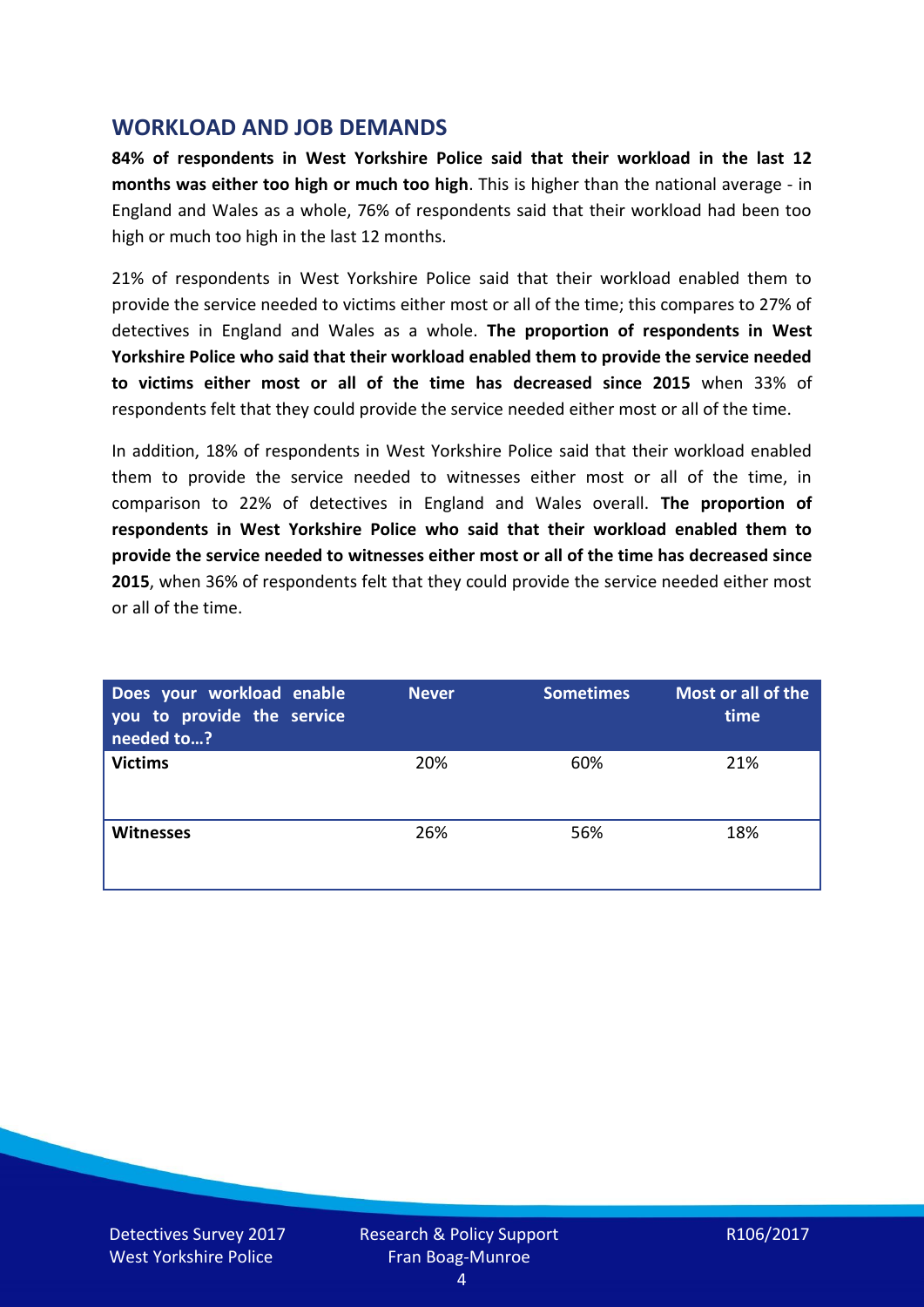## **JOB RELATED STRESS**

In West Yorkshire Police, **49% of respondents said that they felt emotionally drained from work either most or all of the time**. Nationally, this proportion was 48%. The proportion of respondents in West Yorkshire Police who said that they had felt emotionally drained from work either most or all of the time has increased since 2015, when 33% of respondents said that they felt emotionally drained from work.

**54% of respondents in West Yorkshire Police said that their job was either very or extremely stressful**. This is the proportion of respondents who, in effect, report a nondiagnostic case of work-related stress within West Yorkshire Police.



In England and Wales as a whole 48% of detectives reported a case of work-related stress. Therefore **the proportion of respondents in West Yorkshire Police who reported a case of work-related stress was higher than the national average**. The reasons given by respondents in West Yorkshire Police for why they found their job stressful are presented below.

Detectives Survey 2017 West Yorkshire Police

Research & Policy Support Fran Boag-Munroe

R106/2017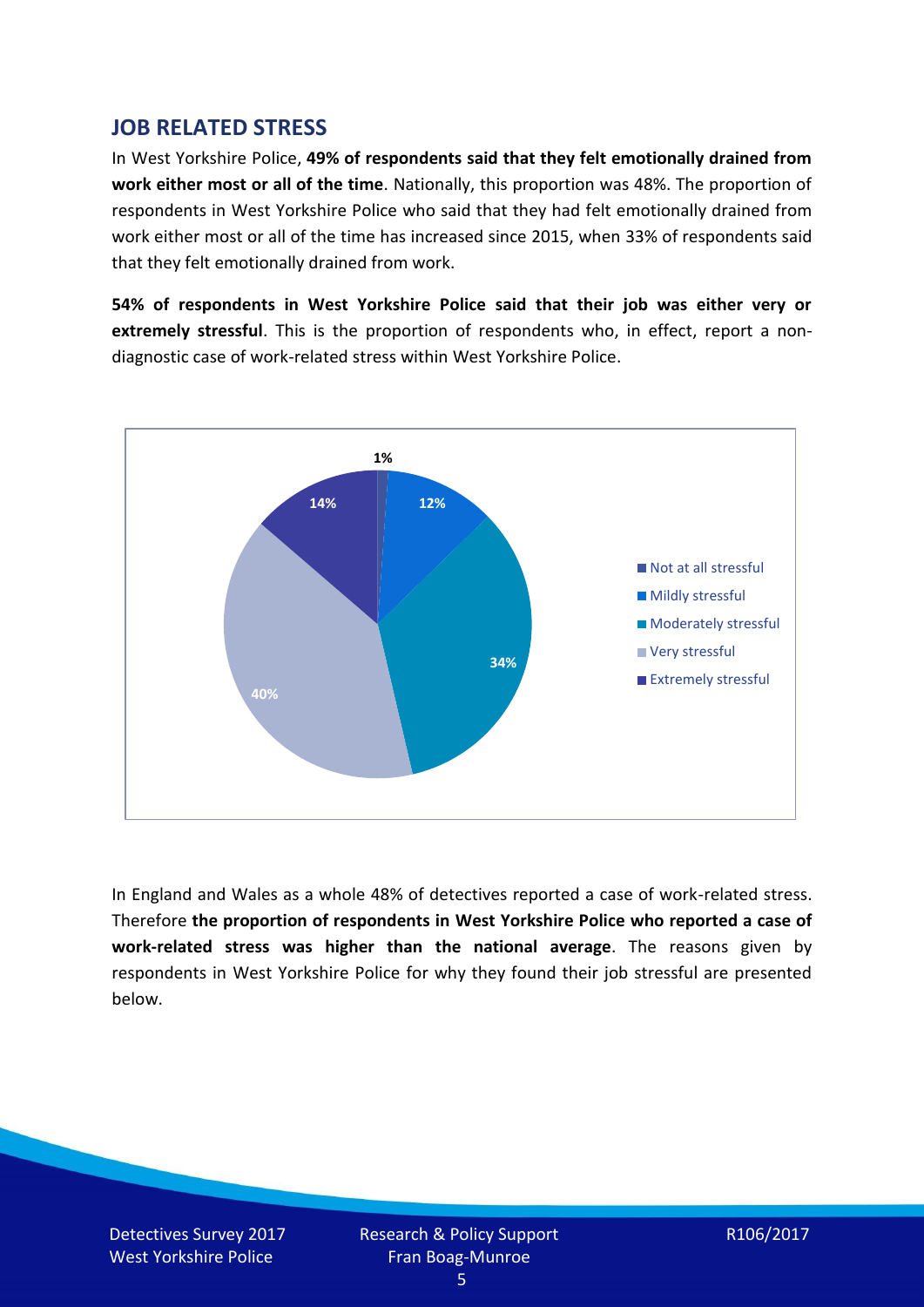| My job is stressful because                                                                | <b>Proportion</b><br>agreeing or<br>strongly<br>agreeing in<br><b>West</b><br><b>Yorkshire</b><br><b>Police</b> | <b>Proportion</b><br>agreeing or<br>strongly<br>agreeing in<br><b>England and</b><br><b>Wales</b> |
|--------------------------------------------------------------------------------------------|-----------------------------------------------------------------------------------------------------------------|---------------------------------------------------------------------------------------------------|
| There are high levels of personal responsibility                                           | 94%                                                                                                             | 93%                                                                                               |
| There aren't enough officers in my team/unit                                               | 87%                                                                                                             | 86%                                                                                               |
| I feel like the general public and partner agencies often<br>have unrealistic expectations | 80%                                                                                                             | 82%                                                                                               |
| The nature of my work is high-risk                                                         | 84%                                                                                                             | 80%                                                                                               |
| I have a high workload                                                                     | 90%                                                                                                             | 80%                                                                                               |
| There is frequent organisational change                                                    | 72%                                                                                                             | 79%                                                                                               |
| My work is emotionally demanding                                                           | 77%                                                                                                             | 71%                                                                                               |
| I don't have enough time to be able to do my job to a<br>standard of which I can be proud  | 74%                                                                                                             | 70%                                                                                               |
| I am unable to meet all the conflicting demands on my<br>time at work                      | 77%                                                                                                             | 69%                                                                                               |
| I am exposed to traumatic or distressing incidents and<br>material                         | 73%                                                                                                             | 64%                                                                                               |
| I frequently have unrealistic time pressures                                               | 66%                                                                                                             | 61%                                                                                               |
| There aren't enough opportunities for professional<br>development                          | 57%                                                                                                             | 57%                                                                                               |
| I frequently have unachievable deadlines                                                   | 60%                                                                                                             | 57%                                                                                               |
| I am often pressured to work long hours                                                    | 61%                                                                                                             | 51%                                                                                               |
| My work-life balance is poor                                                               | 54%                                                                                                             | 43%                                                                                               |
| I don't feel like I have enough support from<br>management                                 | 42%                                                                                                             | 40%                                                                                               |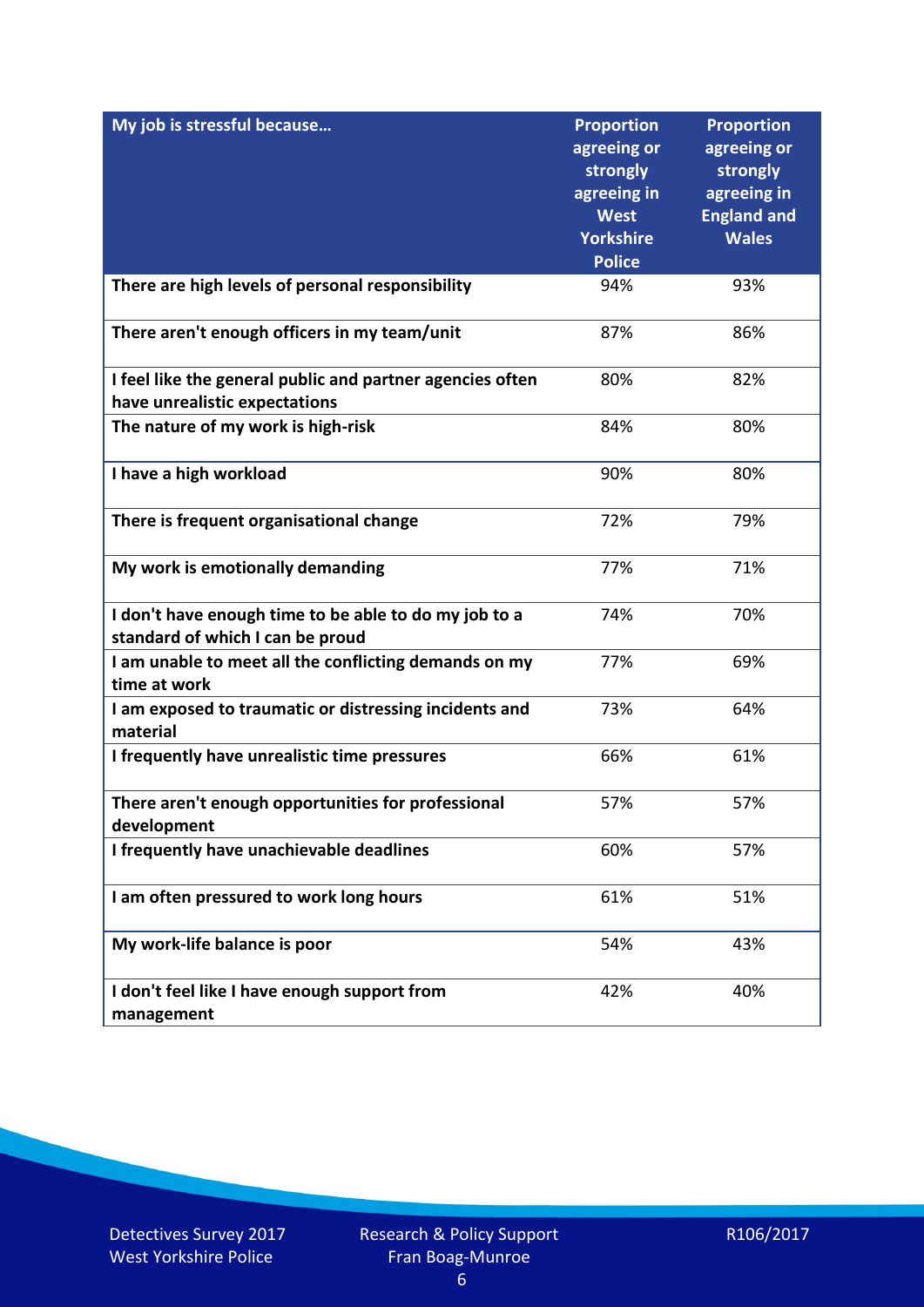# **ABSENCE AND ABSENCE BEHAVIOURS**

**Presenteeism** refers to a person attending work despite feeling that they should have taken sick leave due to their physical or mental health and wellbeing. **In West Yorkshire Police, 75% of respondents reported at least one instance of presenteeism associated with their physical health and wellbeing** in the last 12 months**; 57% of respondents reported at least one instance of presenteeism associated with their mental health and wellbeing**.

**Leaveism** refers to a person taking annual leave or rest days rather than sick leave for their physical or mental health and wellbeing. In the last year, **49% of respondents in West Yorkshire Police reported at least one instance of leaveism associated with their physical health and wellbeing**, whilst **32% of respondents in West Yorkshire Police reported at least one instance of leaveism associated with their mental health and wellbeing.**

Finally, **31% of respondents in West Yorkshire Police said that they had taken sickness absence due to their physical health and wellbeing** in the last 12 months. In addition, **9% of respondents said that they had taken sickness absence due to their mental health and wellbeing**.

Comparison of the proportions of respondents reporting presenteeism, leaveism and sickness absence in West Yorkshire Police with England and Wales as a whole can be found in the table below.

|                             |                                         | <b>West Yorkshire Police</b>          |                                         | <b>England and Wales</b>              |
|-----------------------------|-----------------------------------------|---------------------------------------|-----------------------------------------|---------------------------------------|
| At least one<br>instance of | <b>Physical health</b><br>and wellbeing | <b>Mental health</b><br>and wellbeing | <b>Physical health</b><br>and wellbeing | <b>Mental health</b><br>and wellbeing |
| Presenteeism                | 75%                                     | 57%                                   | 71%                                     | 54%                                   |
| Leaveism                    | 49%                                     | 32%                                   | 42%                                     | 33%                                   |
| <b>Sickness</b><br>absence  | 31%                                     | 9%                                    | 35%                                     | 14%                                   |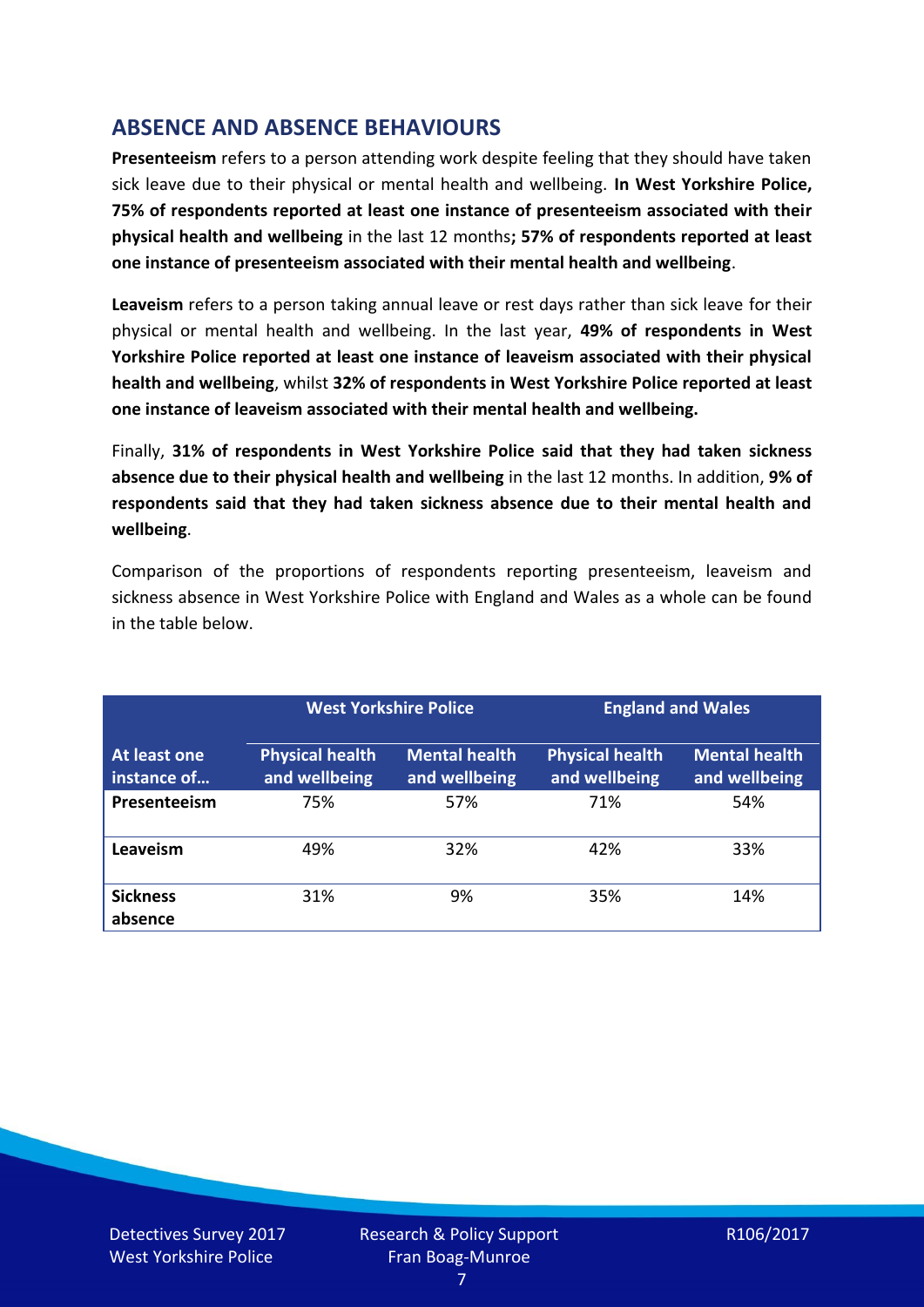## **VIEWS ABOUT THE JOB**

**91% of respondents in West Yorkshire Police felt that the role of the detective was seen as less valuable to the force than it used to be.** This compares with 85% of detectives in England and Wales as a whole who said that they felt the role of the detective was now less valuable.

Respondents in West Yorkshire Police were less likely to be dissatisfied than satisfied with their jobs, with **42% of respondents saying that they were dissatisfied and 43% of respondents saying that they were satisfied**. In comparison, 36% of detectives in England and Wales as a whole said that they were dissatisfied with their jobs, whilst 45% of respondents said that they were satisfied.

In addition, **the proportion of respondents in West Yorkshire Police who said that they were dissatisfied with their job has increased since 2015**, when 27% of respondents reported job dissatisfaction.

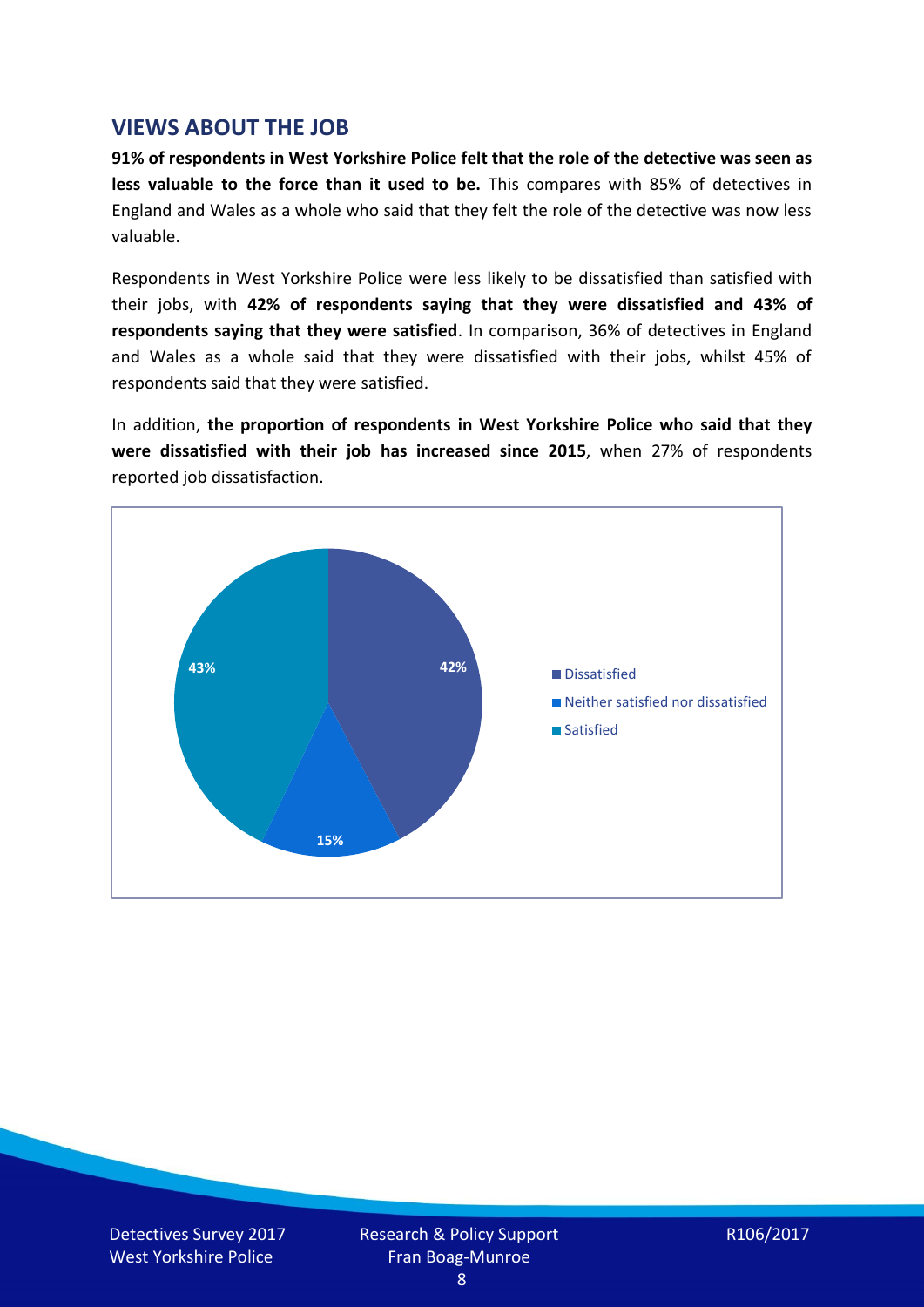# **TRAINING AND CONTINUOUS PROFESSIONAL DEVELOPMENT**

**60% of respondents in West Yorkshire Police said that they had difficulties securing specific training opportunities**. This has increased since 2015, when 51% of respondents in West Yorkshire Police reported difficulties securing specific training opportunities.

The proportion of respondents in West Yorkshire Police who said that they had difficulties securing training opportunities is higher than the national average, where this year 51% of detectives said that they had difficulties securing training.

In addition, **64% of respondents in West Yorkshire Police said that they were rarely given enough time to stay up-to-date with the latest developments in their area of work**. This compares to 56% of respondents in England and Wales as a whole. This proportion is higher than in 2015, when 42% of respondents in West Yorkshire Police said that they rarely had enough time to keep up-to-date with the latest developments.

| Are you given enough time<br>to stay up-to-date with the<br>latest developments in your<br>area of work? | <b>West Yorkshire Police</b> | <b>England and Wales</b> |
|----------------------------------------------------------------------------------------------------------|------------------------------|--------------------------|
| <b>Rarely</b>                                                                                            | 64%                          | 56%                      |
| <b>Sometimes</b>                                                                                         | 32%                          | 41%                      |
| <b>Always</b>                                                                                            | 4%                           | 4%                       |

A list of reasons why respondents in West Yorkshire Police said that they were not able to stay up-to-date with the latest developments in their field can been found in the table below.

| It is difficult to stay up-to-date with the latest developments in<br>my field because          | <b>West</b><br><b>Yorkshire</b><br><b>Police</b> | <b>England</b><br>and Wales |
|-------------------------------------------------------------------------------------------------|--------------------------------------------------|-----------------------------|
| I have too many competing priorities                                                            | 84%                                              | 79%                         |
| There is no time set aside by my management for study                                           | 84%                                              | 76%                         |
| There are not enough officers to cover my day-to-day work for<br>me to attend relevant training | 81%                                              | 76%                         |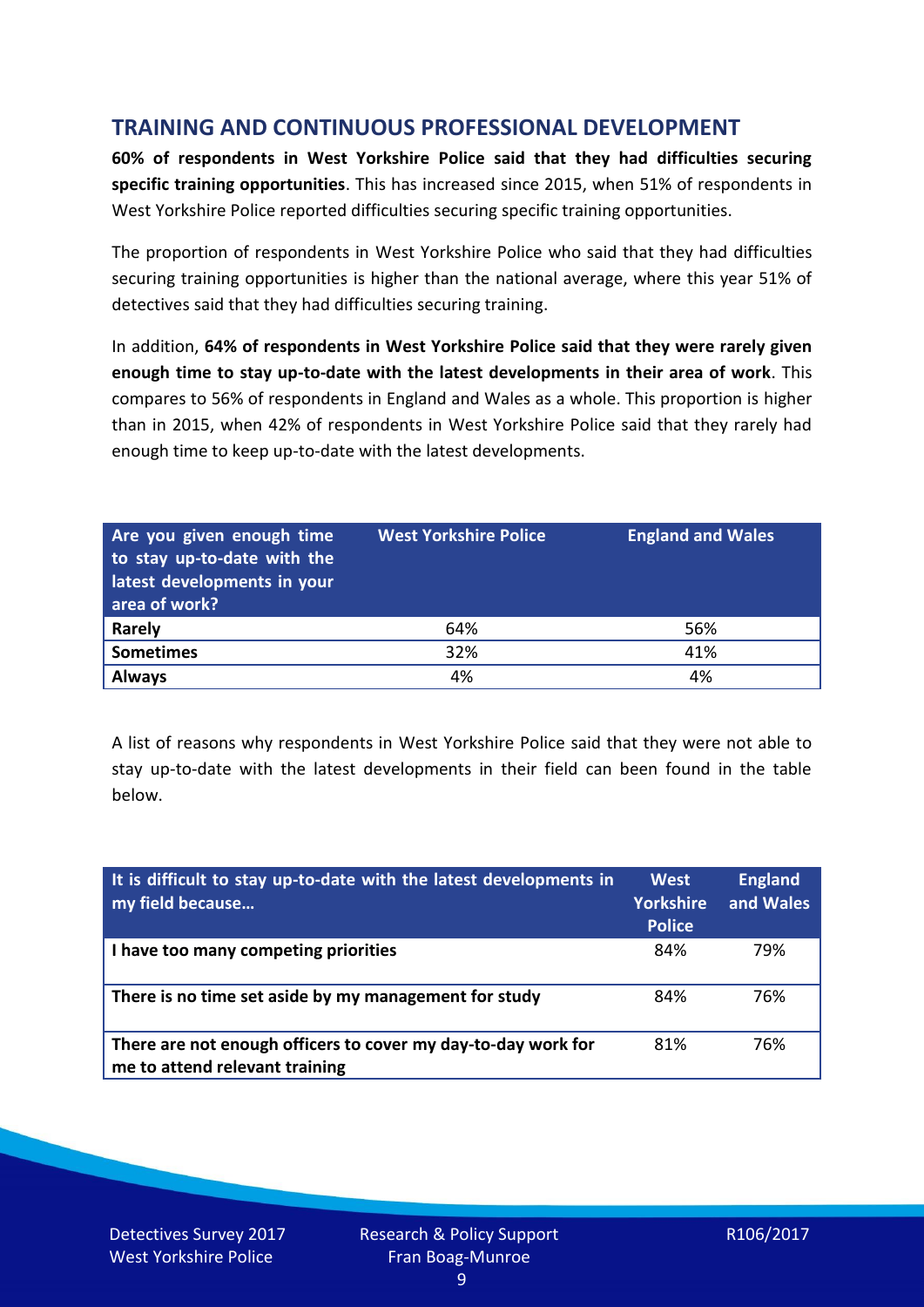| My workload is too high                                                                  | 84% | 76% |
|------------------------------------------------------------------------------------------|-----|-----|
| I have too many other commitments                                                        | 78% | 75% |
| The online learning package provided by NCALT is poorly<br>delivered                     | 71% | 73% |
| There are not enough formal training days                                                | 83% | 72% |
| I am too tired at the end of the day                                                     | 79% | 71% |
| Access to knowledge management systems that help<br>communicate new developments is poor | 52% | 51% |
| There is a lack of training staff                                                        | 57% | 46% |
| There is no appropriate training available                                               | 46% | 44% |

# **ATTRACTION AND RETENTION**

**19% of respondents in West Yorkshire Police said that they would not change their career path, whilst 14% couldn't think of any job they would prefer**. 20% of respondents said that they would like to change their posting but remain a police officer.

In comparison, 11% of respondents in West Yorkshire Police said that they would like to change jobs and stop being a police officer, 26% said that they would take any other job but with similar earnings and benefits, and 10% would quit immediately if they could find something else to do.

**The proportion of respondents in West Yorkshire Police who said that they would quit immediately if they could find something else to do has increased since 2015**, when 8% of respondents said that they would quit immediately if they could.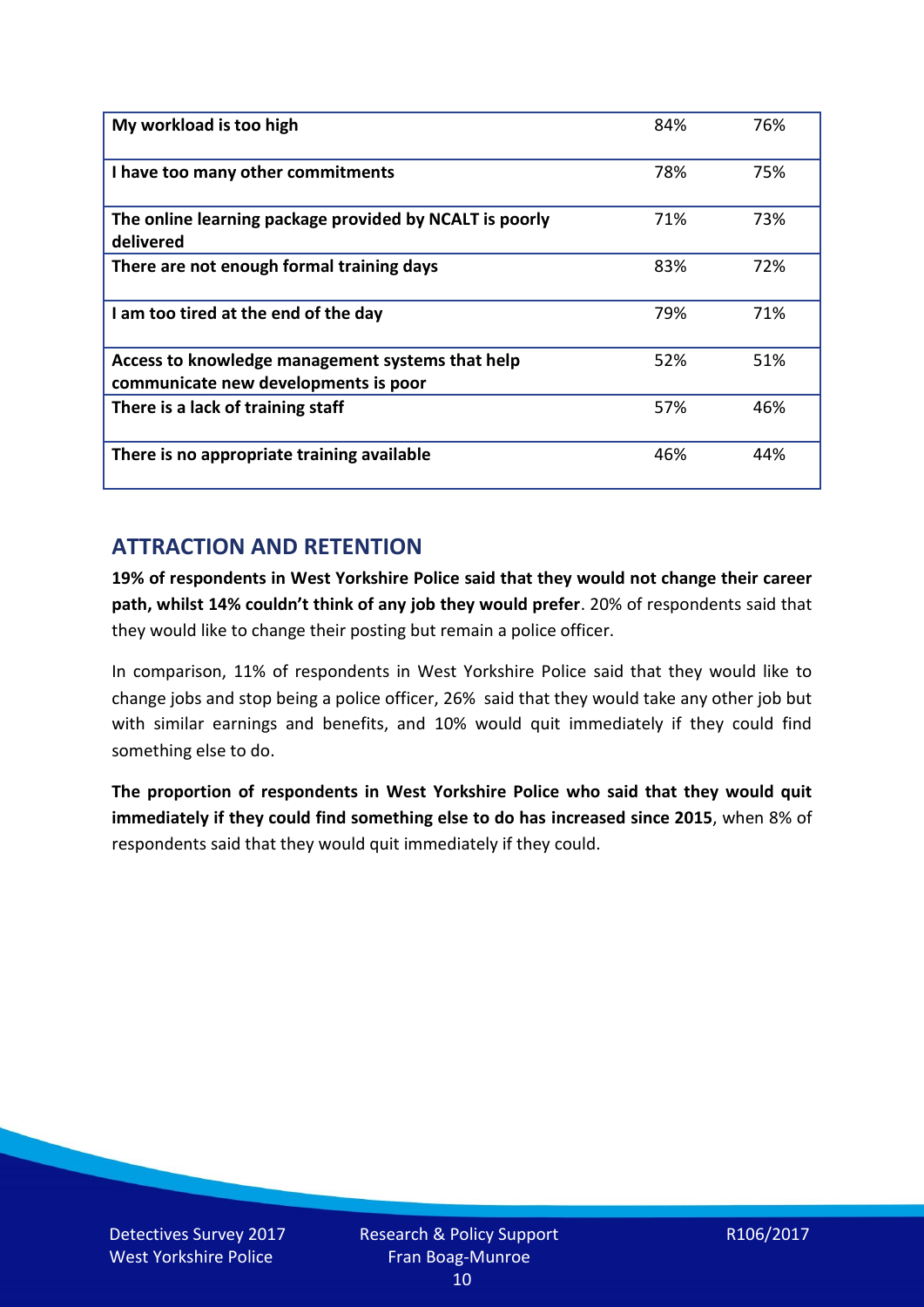|                               | <b>West Yorkshire Police</b> | <b>England and Wales</b> |
|-------------------------------|------------------------------|--------------------------|
| I would not change my         | 19%                          | 22%                      |
| career path                   |                              |                          |
| I can't think of any job I    | 14%                          | 14%                      |
| would prefer                  |                              |                          |
| I would like to change my     | 20%                          | 14%                      |
| posting but remain a police   |                              |                          |
| officer                       |                              |                          |
| I would like to change my     | 11%                          | 14%                      |
| job and stop being a police   |                              |                          |
| officer                       |                              |                          |
| I would take almost any       | 26%                          | 26%                      |
| other job with similar        |                              |                          |
| earnings and benefits         |                              |                          |
| I would quit immediately if I | 10%                          | 10%                      |
| could find something else to  |                              |                          |
| do                            |                              |                          |